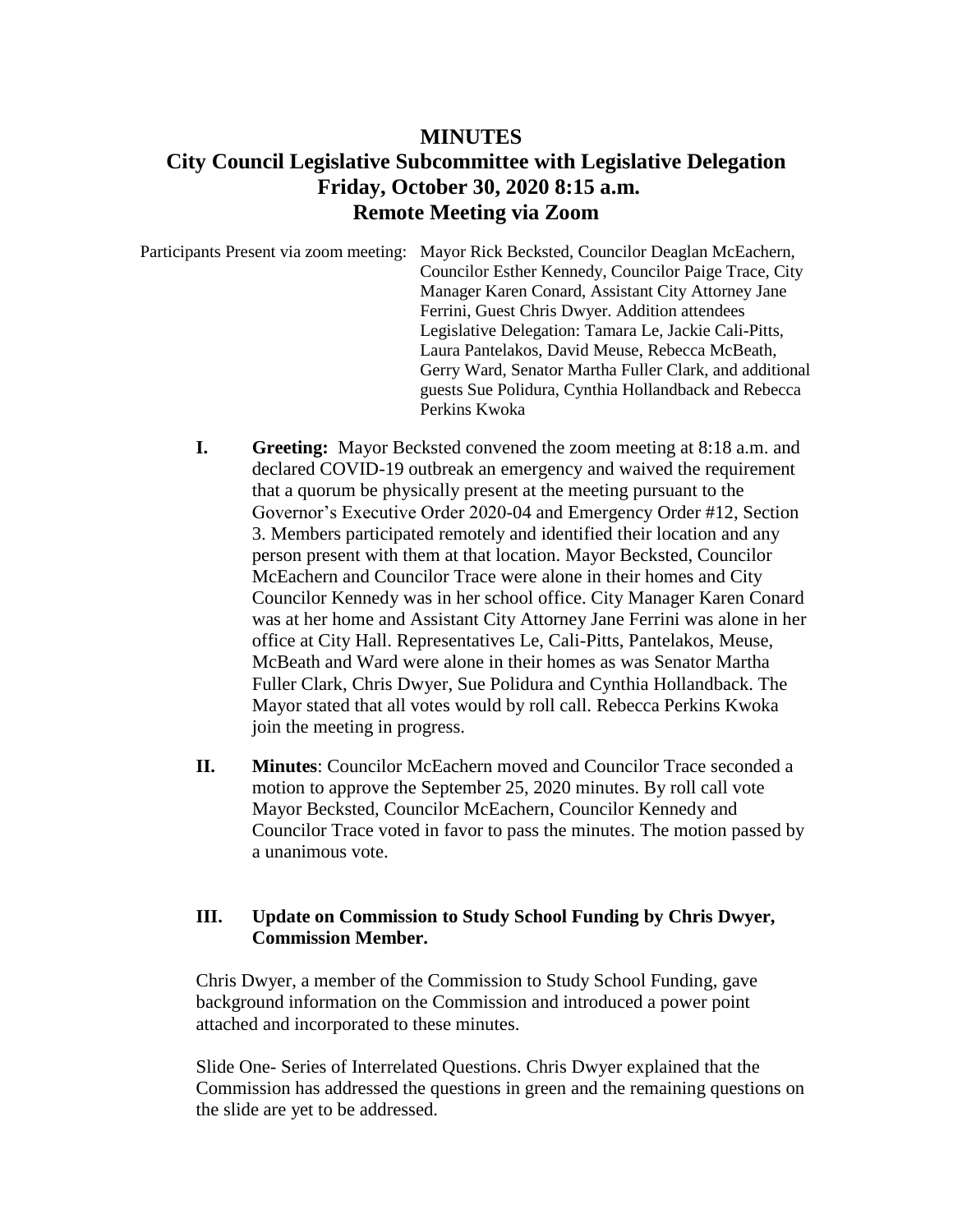Slide Two- Background Understanding- Chris Dwyer provided background on NH student performance and inequities and noted solutions are difficult because the State has insufficient authority to gather data and an inability to assess commercial properties accurately, the limited authority of the Department of Education and no effort at school consolidation that increase costs.

Slide Three- Commission Primary Methods- Chris Dwyer discussed the AIR Study and how it used NH DOE school data to compile its report. The Commission also heard testimony and reviewed reports from state/regional experts, focus groups, public comments and the Granite State Poll that reached over 1,000 NH citizens.

Slide Four- Chris Dwyer discussed the slide that shows current spending per pupil and equalized valuation per public with Portsmouth highlighted in yellow.

Slide Five- Chris Dwyer discussed the slide which demonstrates the relationship between student outcomes and free and reduced-priced lunch rates. The Committee noted the outcomes factors were significantly higher with school populations with smaller number of students receiving free and reduced-price lunch rates and the outcomes were lower with school populations with larger number of students receiving free and reduced-price lunch rates.

Slide Six- Adequacy defined in terms of outcomes. Chris Dwyer explained that the original education funding formula is based on an "Input" model, which basically adds up a list of associated costs and determines a base cost and an assignment of extra weight for students who have special needs, low income or are English learners, which is called differentiated aid. The AIR report describes an "Outcome" based approach, which constructs a composite outcome score (graduation rate, performance on state assessments, attendance) and determines the desired level of performance for all set at 50%, statistically determines what extra costs are required by students with different needs and predicts costs required for each district to achieve adequacy.

Slide Seven- Chris Dwyer summarized the Granite State Poll, which demonstrated that most people polled did not understand how the State funds education. Of note, the poll indicated most people thought the average amount spent by all districts is \$9,500 (actual \$19,000), with 55% agreeing that funding should be increased and 28% thought funding should remain the same. On the property tax questions, 44% of those polled thought education funding through local property taxes should be decreased and 32% thought it should stay the same. Regarding the questions on how to decrease reliance on local property tax, 47% oppose a statewide property tax, 69% oppose a sales tax and 69% oppose an income tax.

Slide Eight- Issues Commission currently discussing:

How should taxpayers' ability to pay be considered and what would meaningful property tax circuit breaker for both low and moderate income home owners and deferrals for older residential taxpayers and how tax deferral works and if SWEPT should be applied at uniform rate. The other issue that needs to be discussed is accountability from districts receiving substantial State funds and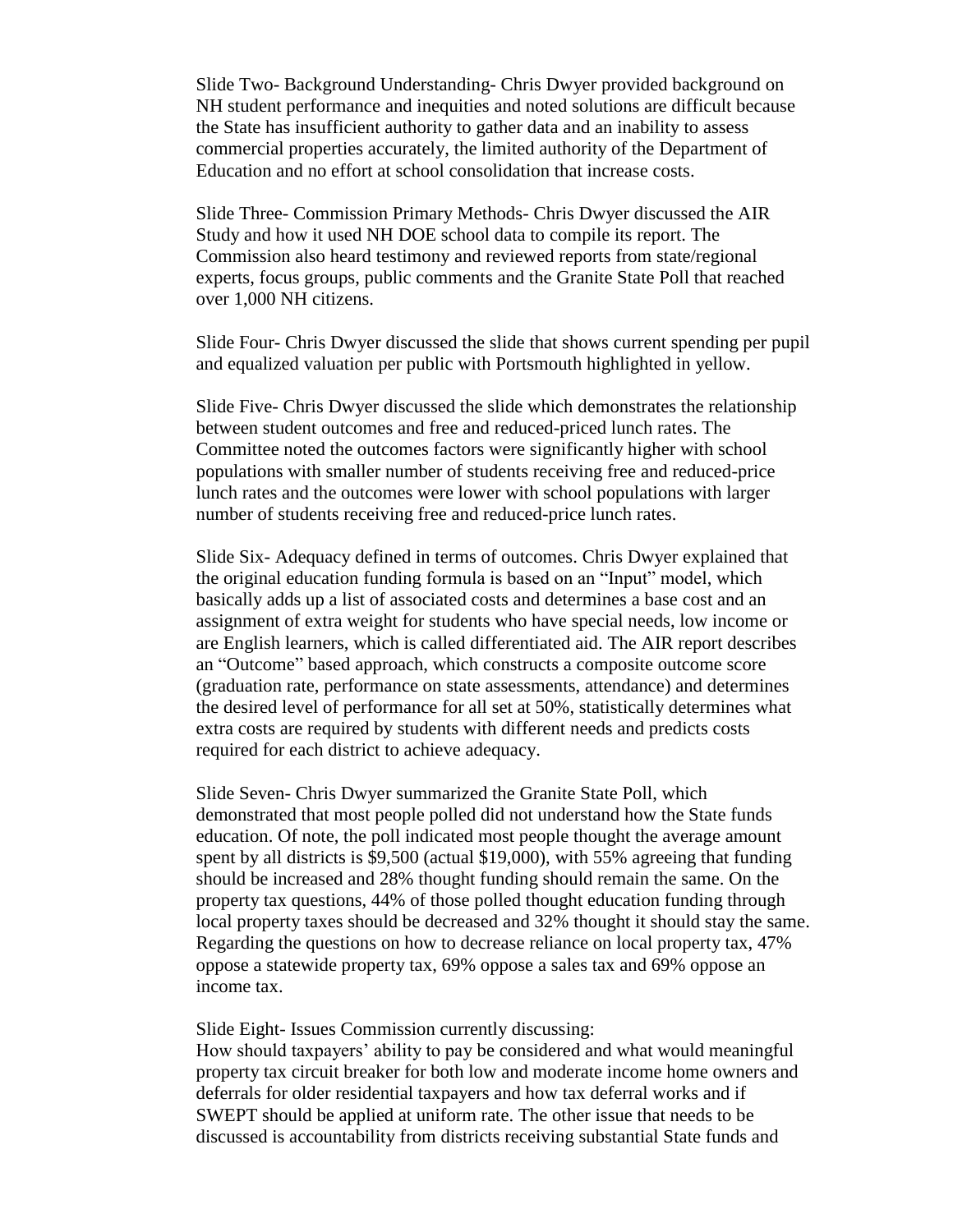beyond the funding formula, what other types of categorical funding in necessary (school building aid, catastrophic aid, pre-K).

Committee and Legislative Delegates had a general discussion on issues related to education funding and the work of the Commission.

Councilor Kennedy pointed out that districts must apply for and use federal funds appropriately and that many smaller districts have needs but have no support to fill out the grants. She asked the Commission to think about this issue. Senator Fuller Clark asked how much of school funding is provided by federal funds and the impact of special education needs, given that the federal government has not helped the State with these costs. Chris Dwyer related that federal funds do not represent a large percentage of funds paid per pupil in State and transportation, like catastrophic aid, special education, are outside the current formula. Chris Dwyer said federal law requires every school to list the percentage of federal funds it receives and that information is provided in the State's database. Chris Dwyer noted that Councilor Kennedy had previously raised the issue that it is a district decision to keep or send a child with special needs out of district.

Representative Pantelakos asked if the Commission has looked at other sources of funding. Chris Dwyer replied that capital gains tax and tax on marijuana were the two most popular sources discussed, and an income tax was noted. There were discussions regarding that the Commission was trying to think outside of COVID-19 and that the legislative process will take up to 3 or 4 years.

Representative Cali –Pitts is concerned about people having difficulty paying their property tax during COVID-19. She is also concerned about the return of "donor" towns to fund education and having no control over where CARES Act money has gone. The group discussed the possibility that the federal government might level a 3% tax on real estate.

Chris Dwyer discussed the funding gap for those districts with greater need. She said that she thought that the Commission had accepted the concept that it is individuals that pay taxes, not towns and that moderate, as well as low income property owners need relief for the property tax. She noted that the Commission now understands that SWEPT needs to apply to current use and that we need reforms regarding how we as a State look at commercial property to ensure all type of property are taxed fairly, otherwise it all devolves to the residential property tax payer. She noted stereotyping towns was not appropriate, and there is a need to look at those communities that have enacted tax caps. She stated that there are a few communities that need financial assistance and if we were in another state, those districts would have been taken over by the State. She noted that Berlin and Claremont spend similar amounts on students to Portsmouth but achievement is not there.

Representative Jackie Cali Pitts discussed the need for more accountability and more transparency regarding how education funds are being used and Chris Dwyer said that might require legislation to give DOE a different level of authority. Councilor McEachern noted that Portsmouth's spending was average and that the high achievement speaks to outside influences like parents' ability to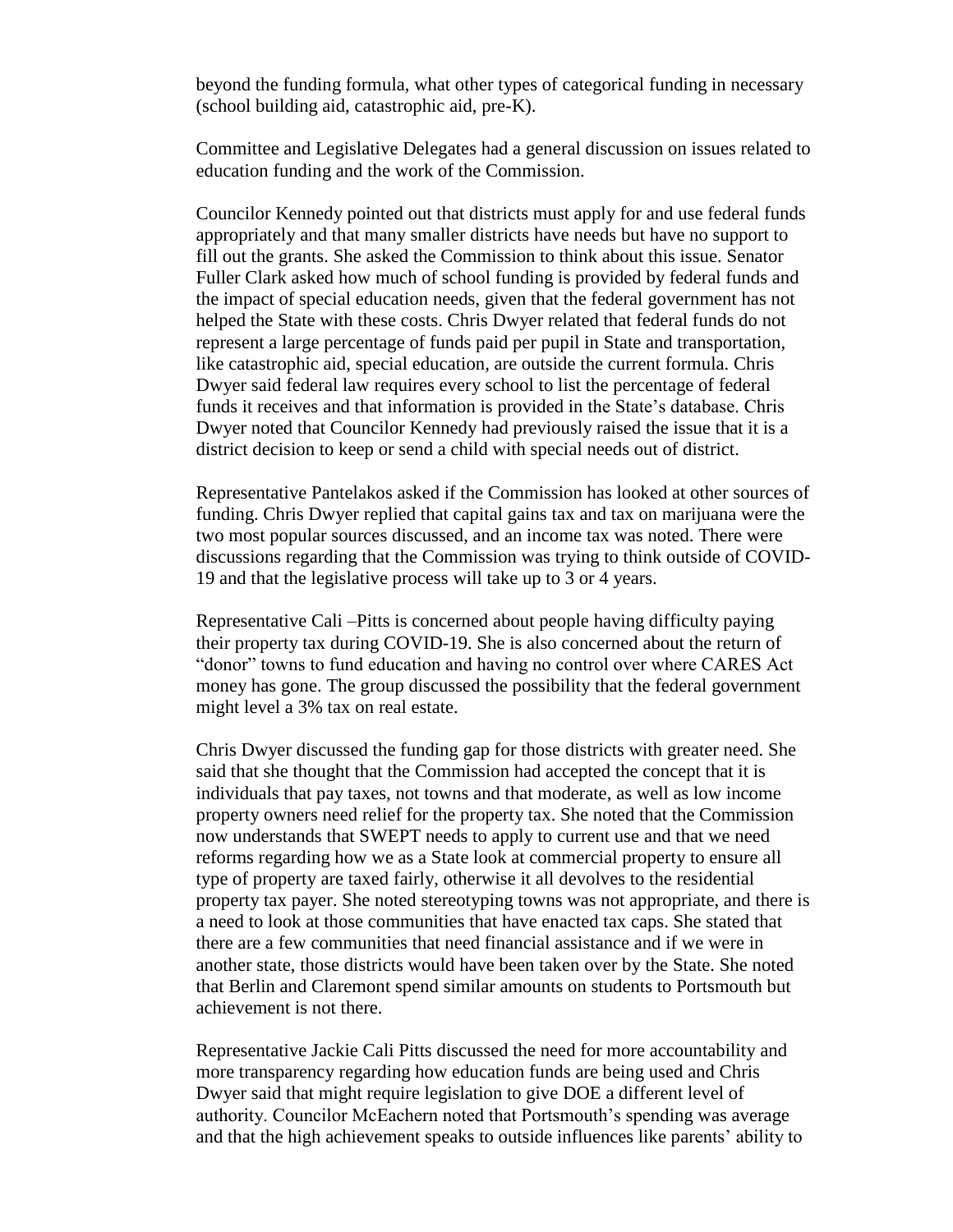pay for enrichment. He also noted that free and reduced lunch is not a good barometer for community wealth and given costs of housing, new families are prevented from moving to Portsmouth. Chris Dwyer said the Commission looked at Vermont and Massachusetts that take income into account for their formula but she discussed the challenges NH has because we do not have reliable income information.

Representative Le noted a shift in perspective would be helpful to the Commission by focusing on our return on investment rather than focus on need. She noted that always we are one of the lowest in the country for state contribution for special education, we have a high graduation and college matriculation rate for our special education students. She noted that retirement costs at a municipal level is huge and it would be helpful if there were some stop gaps for that and the State needs to be accountable to the downshifting of costs on municipalities.

Representative Meuse asked about the Supreme Court decision and whether it would upend the Commission's work. Chris Dwyer did not think it would because it is primarily about increasing base adequacy and the Commission and everyone is in agreement with that. Assistant City Attorney Jane Ferrini added there is a remote possibility that the constitutionality of SWEPT might be addressed but that was unlikely. She noted that the decision might help define adequacy and inform legislation. However, she noted that if the Court remands the case, there would be further hearings and likely further appeals.

Sue Polidura stated she was surprised and concern that the public is unaware of how much communities spend per pupil on education. Representative Panelakos noted the same amount of money has been raised year after year and Representative Cali Pitts said it is important to know how much is funded by the federal government.

Senator Clark asked if healthcare and retirement costs are driving costs up and it would be important to know how much of those costs represent the total per public cost. Chris Dwyer noted the lack of consolidated districts also contribute to high cost.

Chris Dwyer noted during a recent Fiscal Policy Group meeting of the Commission she was able to discuss Vermont and how divisive it was for one community to fund another and the Fiscal Policy Group agreed that if excess SWEPT was paid from one community to another it would sink the whole thing.

Senator Clark noted it would be important in the executive summary to explain "Input" and "Output" approach to education funding. The Mayor and Committee thanked Chris Dwyer for her work on the Commission and her presentation to the group.

**IV.** Discussion of issues of interest for potential legislation in 2021. Committee and Delegates.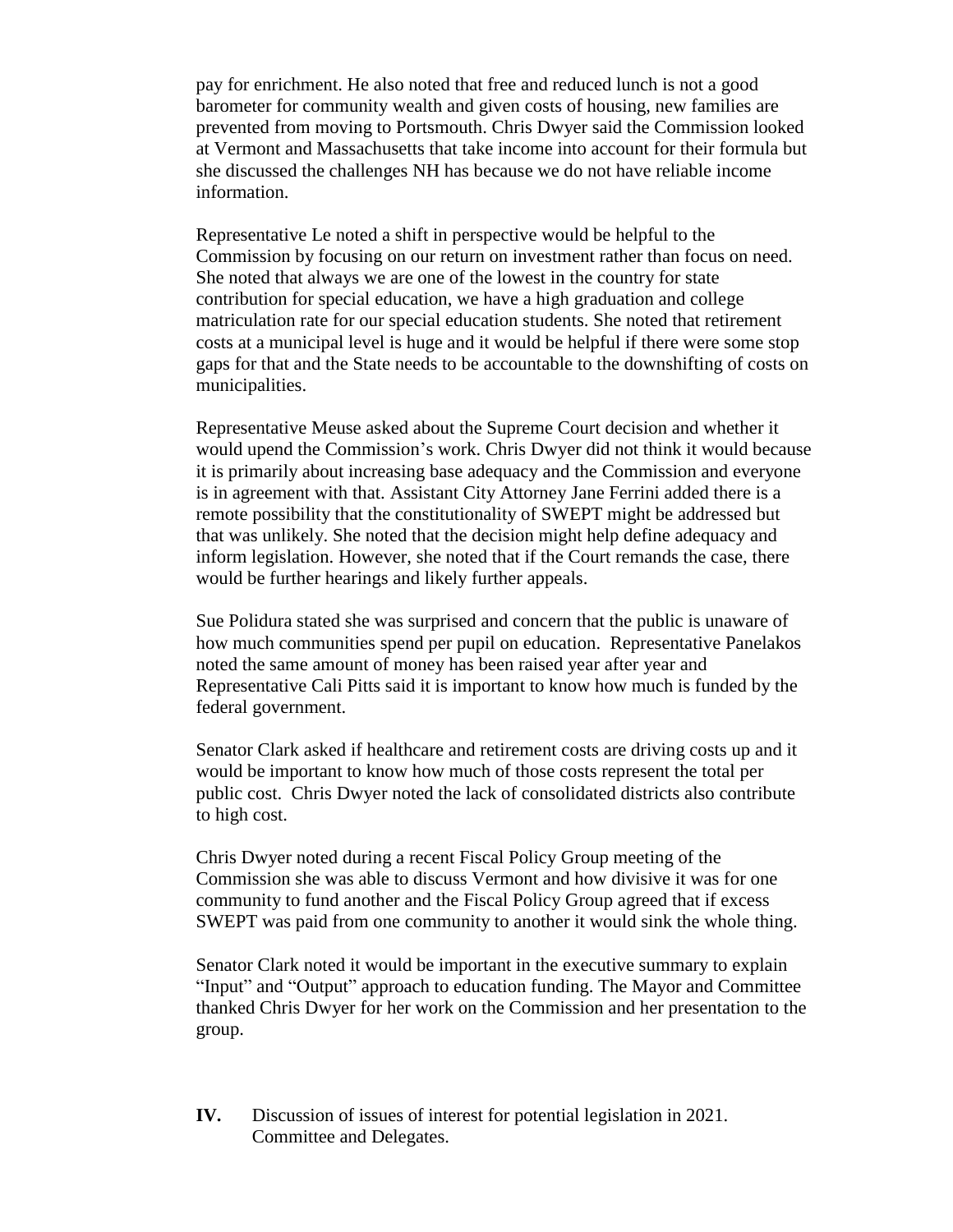- Homelessness
- Sustainable energy
- Plastic bags
- Creation of local sources of revenue
- COVID-19 relief
- Downshifting (reinstate funding levels for meals and rooms)
- Reducing burden on property tax regarding education funding

Mayor Becksted read the list and said some of these issues have been discussed in regular Mayors' roundtable calls. Councilor Kennedy noted the importance of addressing rooms and meals distribution but Representative Pantelakos said that any change in formula is likely not going to happen this year, though she would put a bill in. Representative Cali Pitts noted Senator Martha Fuller Clark's work over the years on a hotel occupancy bill but noted given COVID-19, a study committee would have better success than legislation to change the formula this year. Senator Fuller Clark thought that the Mayors' group would be influential on this issue and encouraged the group to look broadly at enabling legislation that allows municipalities additional sources of revenue would be worthwhile, along with legislation regarding valuing commercial property. Mayor Becksted raised concern about artificial increase in real estate prices due to COVID-19 and that property taxpayers will suffer and need help through legislation.

**V.** Update on communication with former donor towns regarding SWEPT. Verbal report from Assistant City Attorney Jane Ferrini. Jane Ferrini reported that she had a web meeting with some former donor towns (Bridgewater, Waterville Valley, Meredith, Newington and Holderness). She noted some of these towns are now more aware of the Commission's work and participated in the most recent public comment. She noted that Councilor Kennedy and Councilor McEachern spoke at the last public comment session, along with Waterville Valley and Newington and written comments were submitted from Bridgewater. She noted that Waterville Valley noted an increase in school population and permanent resident who converted second homes to permanent homes and how that has impacted not only school budgets but town budgets. She noted that the last public comment session more comments were from former donor towns and the Chair said it was refreshing to hear other voices. During the call the participants discussed hiring a lobbyist but thought it was premature given that the final report in not finished but more former donor towns were aware of the issue.

Mayor Becksted discussed homelessness and the Mayors' letter, reported that the State has not done much on its plan for the homeless for over the last 14 year. Senator Fuller Clark asked if Portsmouth has seen an increase in evictions and Mayor Becksted reported the good work of Crossroads House and our local hotels who were able to help. Senator Clark suggested recognizing these hotels publically. Senator Clark also noted the problem with homeless youth and there is only one sober home in Rockingham County. Councilor Trace echoed Senator Fuller Clark's concern, and explained how COVID-19 and an opioid crisis leaves this vulnerable